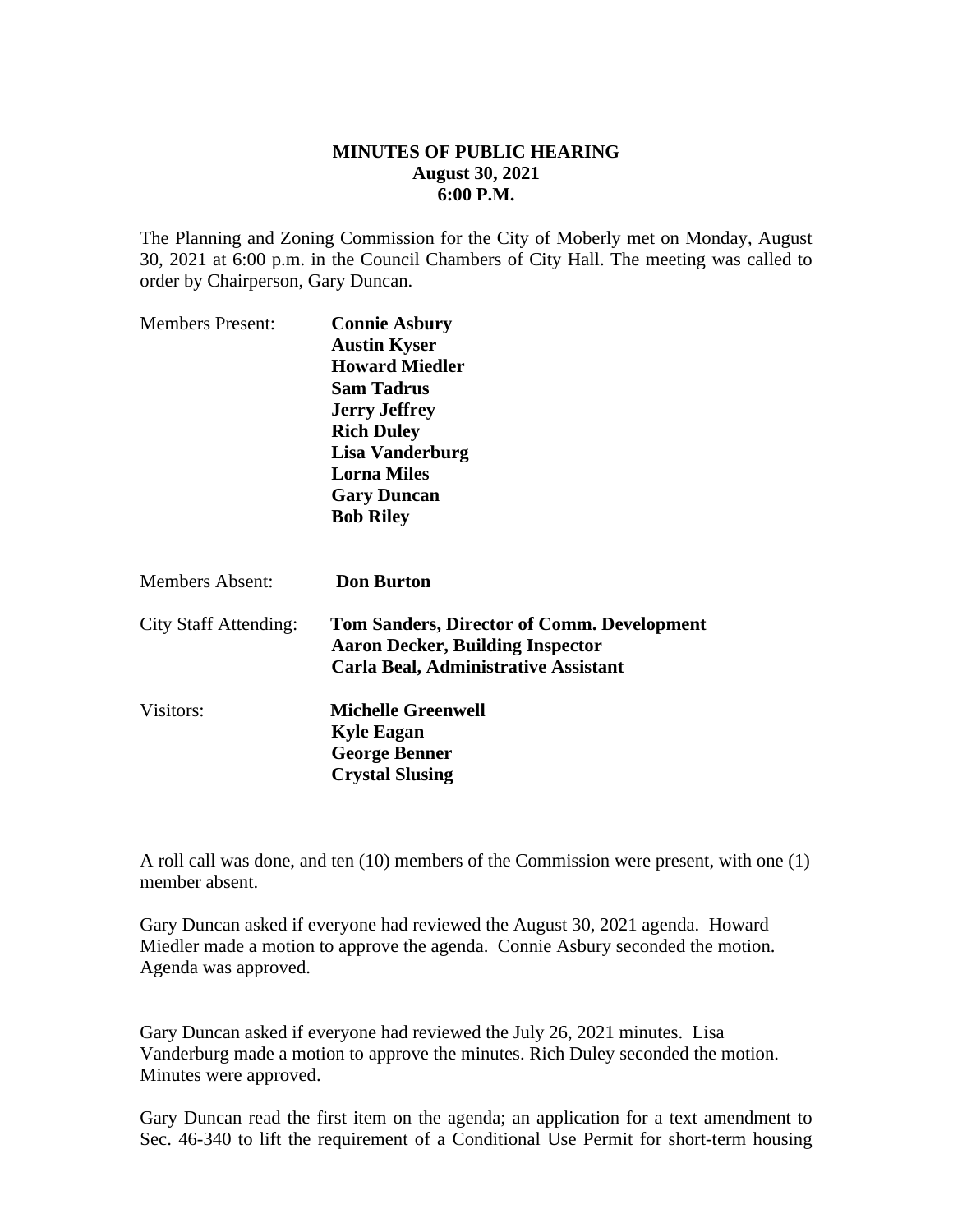rentals in all zoning districts during special events for a term not to exceed ten (10) days. Gary asked if there was anyone present to answer questions on this item. Tom Sanders took the floor to answer questions. Rich Duley asked if this would apply to all districts. Tom stated yes it would. Rich asked if there would be safety inspections, and would they pay lodging taxes? Tom stated inspections were not being planned and if they are a registered Air BnB, lodging tax would be collected. There was a brief discussion.

Gary asked if there was anyone else in the audience with question, there being none, Austin Kyser made a motion to approve this request. Bob Riley seconded the motion. Nine approved and one opposed. It was approved.

Gary Duncan read the second item on the agenda; an application for a conditional use permit submitted by Kyle & Megan Eagan for a proposed AirBnB located at 1120 Glenwood Ave. This location is currently zoned R-1 (Single-Family Residential District). Gary asked if there was anyone present to answer questions on this item. Kyle Eagan came to the podium and explained they wanted to use 1120 Glenwood for their personal use when in town, as well as short-term housing. Kyle stated they would charge \$125-\$200 a night rate for short-term rental, there would be house rules (no large gatherings, no loud noise, limited parking). Sam Tadrus asked how many bedrooms in the house? Kyle stated there were three. Gary asked if they would allow pets? Kyle stated yes and there is a fenced backyard. There was a brief discussion.

Gary asked if there was anyone in the audience with questions, George Benner stated his concern was people having parties, trash being everywhere, and children playing. He also stated he had contacted his insurance agent and was told he would need an umbrella on his insurance, and that he should put up a fence to keep people off his property. Crystal Slusing came to the podium and stated she had gotten a petition signed by most of the neighbors who are not in favor of allowing a short-term rental in their neighborhood. They were concerned about not knowing who was coming and going in the neighborhood. Michelle Greenwell came to the podium and stated we have a great need for rentals due to the lack of hotel space in Moberly. The reason the Chamber is advertising for Air BnB's is to keep business in Moberly. When people stay in town they shop and eat locally. There was a brief discussion.

Gary asked if there was anyone in the audience with questions, there being none. Bob Riley made a motion to approve this request. Lorna Miles seconded the motion. Vote was taken (4 in favor, 3 against and 3 abstained) and motion was approved. Austin stated the reason he was abstaining was the fact he had two more votes on this item at City Council.

Gary Duncan read the third item on the agenda; an application for a site plan review submitted by Ken Nuernberger on behalf of The Sieldlund Company for a proposed senior housing apartments located at 101 Johnson St. This location is currently zoned R-3 (Multifamily Dwelling District). Gary asked if there was anyone present to answer questions on this item. Tracy Perotti came to the podium and explained they are building senior apartments for 55 and older. There will be 16 units in the old Jr. High building and 32 units in the new building. Gary asked if this would be done in phases or all at once? Tracy stated it would all be done at once. Sam Tadrus asked if there would be green space and Tracy said the front area and the south side of the building would be